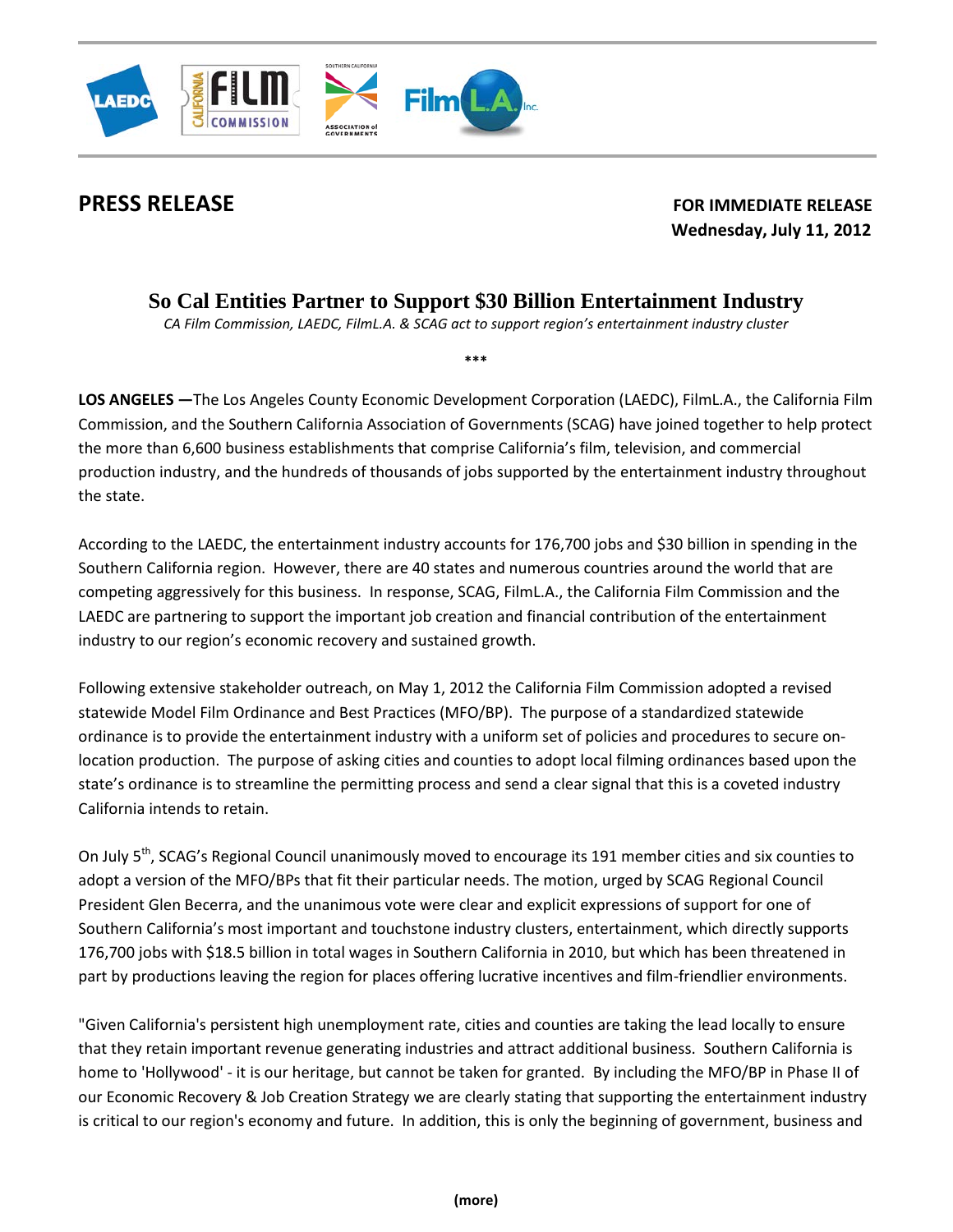an industry specialist working together to adopt business-friendly principles that secure a prosperous California," stated SCAG President and City of Simi Valley, Glen Becerra.

According to a 2005 report commissioned by the California Film Commission, 10 "feature films" (budgets greater than \$70 million) that leave the state means a loss of \$106 million in state revenues, not to mention all the high value jobs and small businesses such as hotels, restaurants, and dry cleaners that may be lost as well.

California Film Commission Executive Director Amy Lemisch said, "The Model Film Ordinance is a valuable tool for helping municipalities become more film-friendly, as well as more adept at dealing with how filming impacts the local community. This region has more experience and know-how than anywhere in the world when it comes to managing film and TV production, and it's simply good policy for local governments to follow established best practices. Widespread adoption of the MFO will help Southern California create jobs and compete more effectively against runaway production."

"Despite being recognized as the entertainment capital of the world, Southern California must take additional steps to retain film and television production. So, I encourage cities throughout Southern California to take SCAG's unanimous support for film and television production to heart, adopt some version of the Model Film Ordinance and Best Practices that fits their jurisdiction's needs, and send a clear and loud message that filming is welcome and will always have a home in Southern California," said LAEDC CEO and President Bill Allen.

Several cities, including the cities of Carson, Simi Valley, and Duarte have already taken steps to revise their ordinances in accordance with the MFO/BPs. In particular, the City Council of Carson voted on June 6, 2012 to revise its film ordinance to reflect the principles contained in the MFO/BPs, including:

- Eliminating the city's business license requirement for film productions.
- Adjusting the film permit structure to a weekly rate of \$650 for the first week and \$500 thereafter.
- Reducing the advanced notice requirements from two weeks to five days.
- Requiring law enforcement on an as-needed basis only.
- Reducing the radius required to notify businesses and residents of filming from 500' to 300'.
- Reducing the radius required to survey businesses and residents of filming for extended hours from 500' to 300'.

"Carson has been the home of many productions over the years. Film makers told us our policies were getting in the way of getting the job done," said Barry Waite, Business Development Manager for the City of Carson. "We listened and developed new regulations that meet the community's needs and the industry's needs at the same time. With so many great filming locations in town, it would be a shame to have them go unused."

FilmL.A. President Paul Audley weighed in on the SCAG Regional Council motion:

"One of the constant refrains I hear from filmmakers is the need for predictability and uniformity in the film permit process. SCAG's adoption of the Model Film Ordinance will help urge local communities and county governments to work within a framework of policies that can create a region that is attractive to the Industry. The much-needed economic benefits from increased film spending and getting more cast and crew back to work will be substantial as a result."